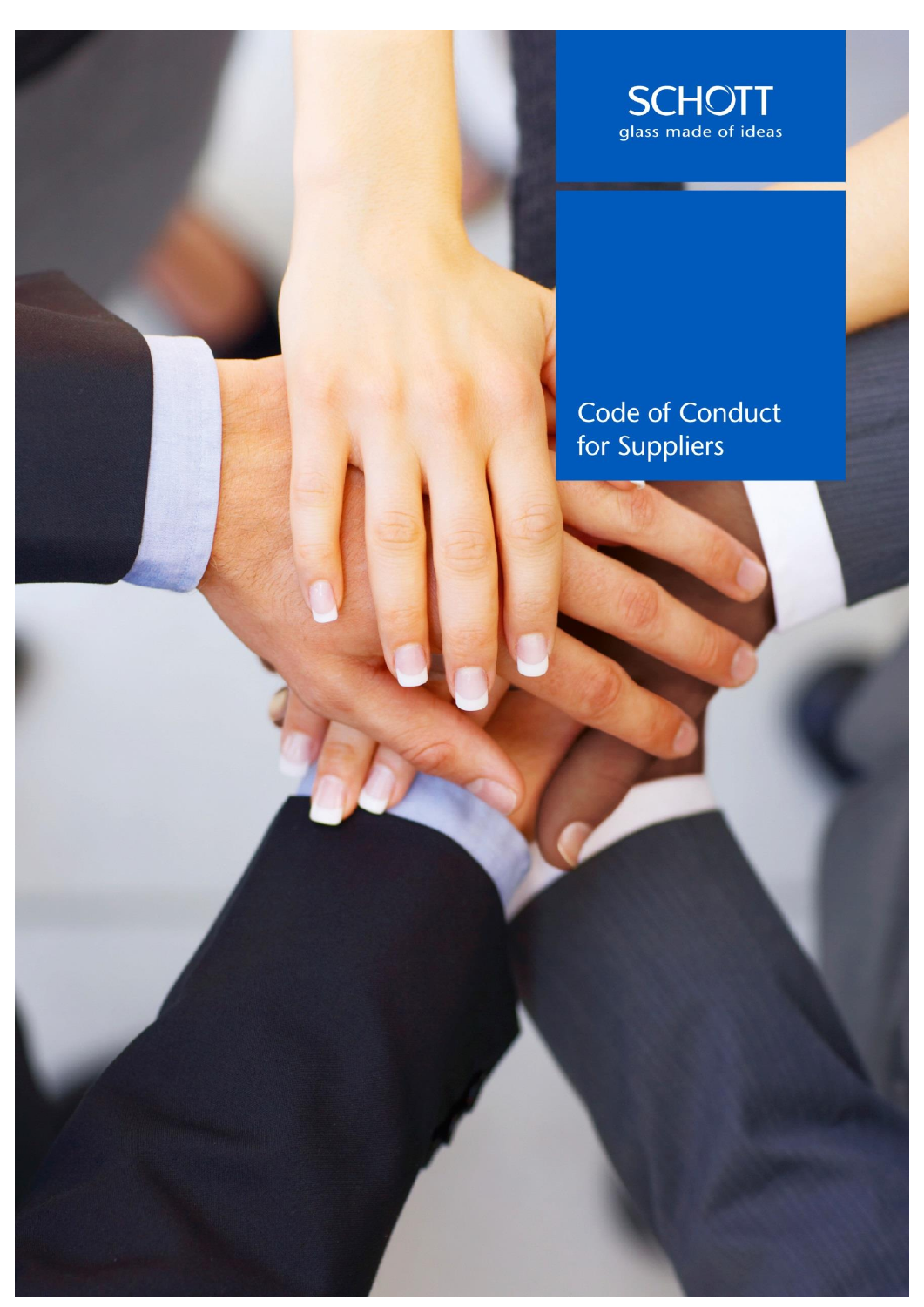### **Preamble**

The responsibility for its employees, the social responsibility and the perception of the natural environment, and its richness as exhaustible resources for human use are the basic principles that determine and govern the business activities of SCHOTT.

SCHOTT expects from its suppliers that they share the above values and principles which SCHOTT has defined for itself in terms of its corporate responsibility, and comply with all applicable laws and regulations. Therefore, this Supplier Code of Conduct defines the minimum requirements each Supplier must comply with in order to meet this obligation.

### **Proper Conduct**

It is a basic principle of SCHOTT to follow all applicable laws and regulations. SCHOTT expects the same commitment from its Suppliers. Violations of the law must be avoided without exceptions.

### **Interactions with Employees**

The personal dignity, privacy and personal rights of each individual must be respected by the Supplier at all times.

The Supplier must not harass, discriminate against, or disadvantage anybody because of race, skin color, nationality, descent, gender, faith or religion, sexual orientation, political view, age, physical constitution or appearance.

The declaration of principles of the International Labor Organization (ILO) concerning multinational enterprises and social policy of 1977 as well as ILO's declaration on fundamental principles and rights at work of 1998 has to be honored. Accordingly, the Supplier ensures

- $\bullet$  that he does not employ workers under the age of 15<sup>1</sup>;
- to refuse to employ or make anyone work against his will;
- to guarantee the applicable national statutory minimum wage;
- to comply with the maximum number of working hours laid down in the applicable laws; and
- the right of his employees to be represented by trade unions and other legally recognized employee organizations is recognized and respected within the framework of the applicable laws and regulations.

### **Fair Competition**

The Supplier is obligated to live by the rules of fair competition. Business must be conducted in compliance with all applicable antitrust laws and provisions, rules and regulations. In particular, no anticompetitive agreements, such as setting prices, discussing tenders, specifying limitations in production or production quotas or allocating markets among competitors by customers, suppliers, sales territories or industries, may be made or implemented between competitors.

The Supplier must not tolerate any form of corruption or bribery. He commits himself to implement adequate measures<sup>2</sup> to prevent corruption in order to ensure that his employees both neither offer, promise or grant undue advantages<sup>3</sup> in connection with a business activity nor use their position or influence to demand, accept, guarantee or accept guarantees of personal advantages.

<sup>-</sup><sup>1</sup> In those countries subject to the developing country exception of the ILO Convention 138, to employ no workers under the age of 14.

 $2$  E.g. through transparency, integrity and sustainable leadership and controls within the company.

 $3$  E.g. payments of money, gifts or other favors and services.